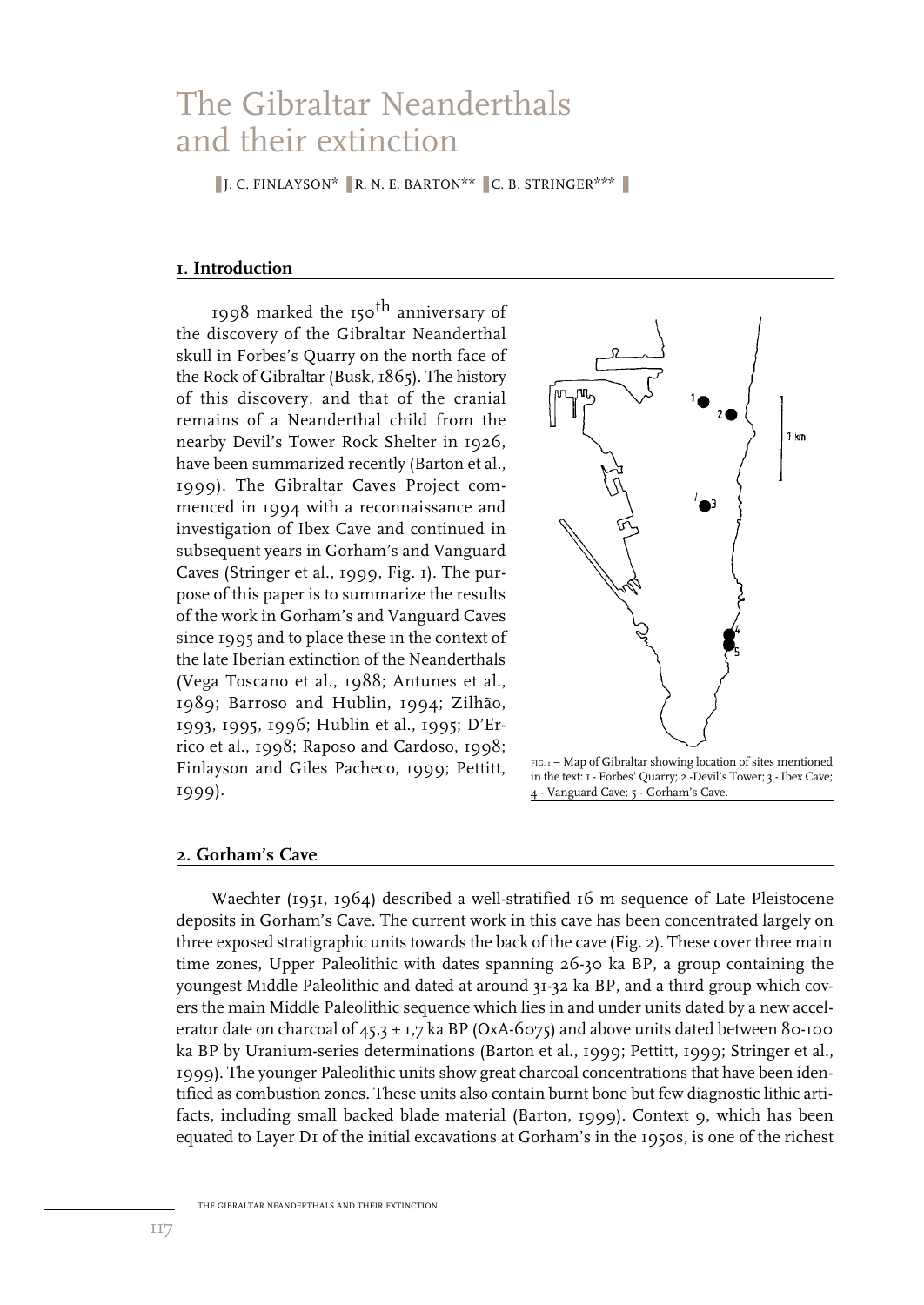

LES PREMIERS HOMMES MODERNES DE LA PÉNINSULE IBÉRIQUE. ACTES DU COLLOQUE DE LA COMMISSION VIII DE L'UISPP

118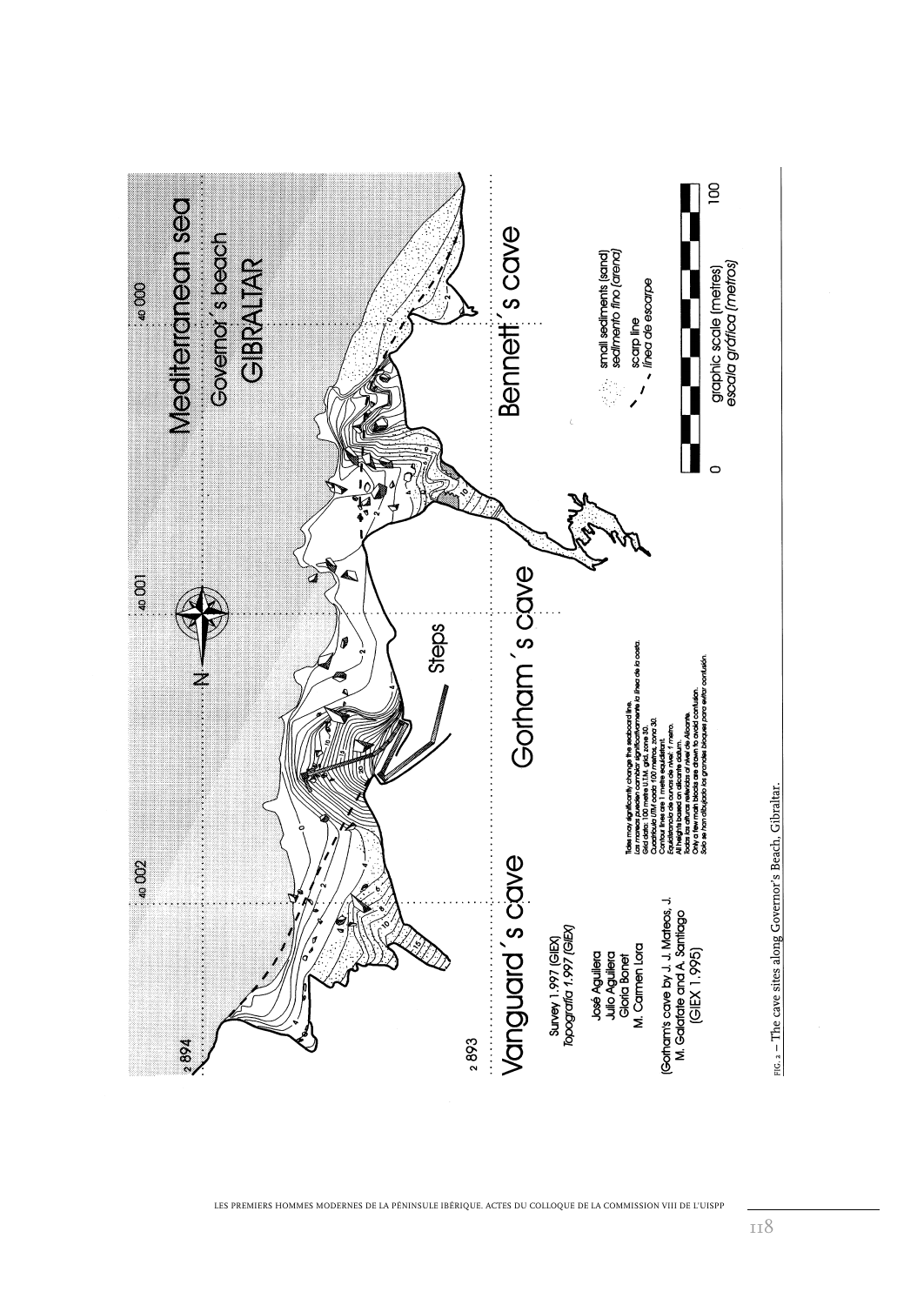combustion horizons and lies directly on a natural floor of cemented limestone cobbles and has produced four statistically indistinguishable AMS dates in the time range 28-31 ka BP (Waechter, 1964; Barton et al., 1999; Stringer et al., 1999). Near the base of the sequence artifacts characteristic of the Middle Paleolithic (discoidal cores and flakes from them) and the Upper Paleolithic (a platform rejuvenation flake from a prismatic core) have been recovered but this may represent material of mixed age (Barton, 1999). Below this a Middle Paleolithic industry was recovered associated with a hearth, from which charcoal was dated to ca 32-33 ka (Radiocarbon) BP (Pettitt, 1999). The main Middle Paleolithic deposits show significant evidence of human activity with lithic artifacts and residues of food processing activities that appear to include charred pine seeds (Barton et al., 1999; Stringer et al., 1999) and cut marked Ibex *Capra pyrenaica* and Hermann's Tortoise *Testudo hermanni* (Barton, 1999; Fernández-Jalvo, 1999; Currant, *pers. comm.*). Artifacts from these levels are of Mousterian tradition and are characterized by the use of discoidal core technology and its variants (Bordes, 1950, 1961; Boëda, 1988, 1993). The raw materials are largely of local origin, from within the Gibraltar peninsula, although the source of honey-colored, fine-grained, cherts used in the manufacture of some tools has been identified 17 km north-west of the Rock. These tools may well have been imported after manufacture (Barton et al., 1999; Stringer et al., 1999). Also of interest is the presence of very large blade-like flakes in one of the lower Mousterian levels. These are of a "classic Levallois" blade technology (Mellars, 1996) and, from their size, are unlikely to have been manufactured from locally obtained sources.

#### **3. Vanguard Cave**

This, previously unexcavated, cave has a 17 m deep sequence of deposits that consist largely of sands interspersed with finely laminated organic-rich silts and clay (Barton, 1999). Each of the identified archaeological levels has been systematically excavated and sampled for paleoenvironmental and dating purposes (AMS, ESR, OSL and U-Series techniques) and results indicate that, with the exception of the uppermost levels, most of the units lie beyond the age range of AMS radiocarbon dating (Barton et al., 1999; Stringer et al., 1999). It appears that the cave filled up to its present level by ca 45 ka BP (Barton et al., 1999; Stringer et al., 1999). A Mousterian discoidal core technology, comparable with that at Gorham's, has been found in a number of separate contexts (Barton, 1999). A welldefined layer of ash and charcoal, which included a concentration of broken and burnt mussel shells with associated quartzite flakes and a number of coprolites, has been excavated within the upper units of this cave. It represents a short-lived episode. The artifacts are refittable and indicate a limited knapping event. Of particular interest were a chert side scraper and a heavily utilized chert flake that appear to have been introduced in a ready-made state given that no evidence of *in situ* manufacture was found (Barton, 1999; Fernández-Jalvo, 1999; Stringer et al., 1999).

A series of Mousterian occupation horizons with artifacts, bones and hearth material have been found lower down the cave sequence, separated from the «mussel» level by a thick intervening deposit of sterile sand. The area excavated includes smashed, cut-marked and burnt bone (mostly Ibex) around combustion zones that are rich in charcoal and lithic artifacts (Fernández-Jalvo, 1999). The artifacts are of a discoidal core technology and are low in retouched tools and of locally obtained raw materials (Barton, 1999).

A small alcove on the north side of the chamber has produced well-preserved Spotted Hyaena, *Crocuta crocuta,* bones and a small, sub-circular, hearth but no artifacts have been

THE GIBRALTAR NEANDERTHALS AND THEIR EXTINCTION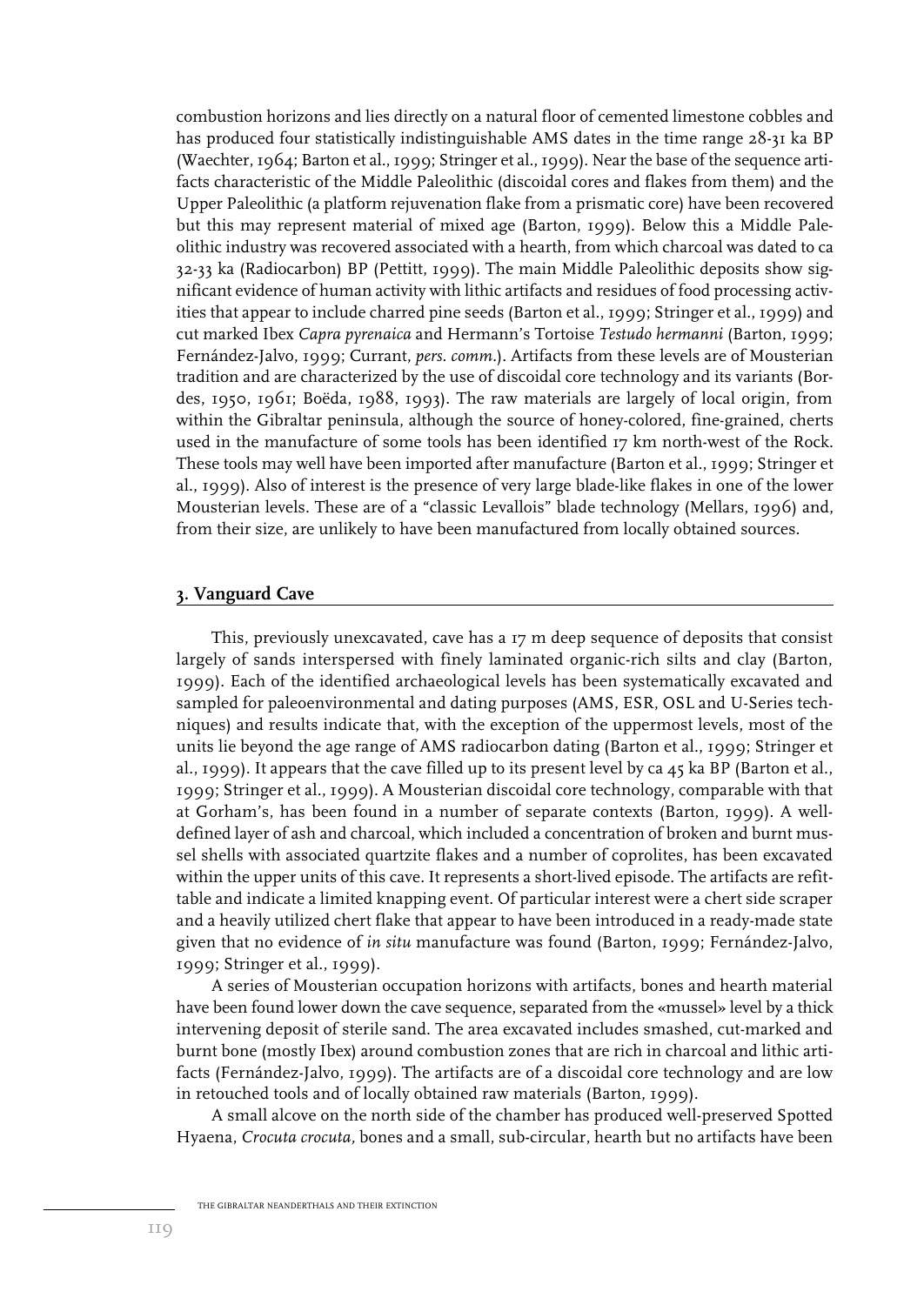found in association. An AMS date on pine, *Pinus* sp., charcoal from within this feature has given a date of  $>44$ , I ka BP (OxA-7078; Pettitt, 1999).

### **4. Environmental Change**

Using the data from the Gibraltar caves, supplemented by a regional survey of Middle and Upper Paleolithic sites (Finlayson and Giles Pacheco, 1999) and published studies of other sites in southern Iberia (Carrión, 1992a, 1992b; Carrión et al.*,* 1993; d'Errico et al., 1998; Raposo and Cardoso, 1998), a start has been made at interpreting the effects of climate-induced environmental change on the Paleolithic populations of southern Iberia during Oxygen Isotope Stages (OIS) 4-2 (Finlayson et al., in prep.) and at modeling the wider context of the evolution of these populations in Iberia (Finlayson, in prep.). Currant (1999), Finlayson and Giles Pacheco (1999) and Finlayson et al. (in prep.) have highlighted the constancy of the species composition of the large mammal community of the region during the Late Pleistocene and its similarity to the contemporary fauna with the exception of the loss of several of the larger carnivores, such as the Spotted Hyaena and the Leopard *Panthera pardus,* and rare megafaunal species, such as the Narrow-nosed Rhinoceros *Stephanorhinus hemitoechus.* The avifauna is similarly that of open woodland and savanna-like environments to which are added local components associated with cliffs and wetlands (Finlayson and Giles Pacheco, 1999).

Using a combination of contemporary data obtained across Portugal and southern Spain and anthracological and osteological data from Gorham's, Vanguard and Ibex Caves in Gibraltar, Finlayson et al. (in prep.) have modeled the environments around the Rock of Gibraltar during OIS 3. Their results indicate that for much of OIS 3 Neanderthals were living around Gibraltar in open wooded savanna environments with a rich grass cover and a patchy shrub layer. The dominant components of the vegetation were typically thermo-Mediterranean (Rivas-Martínez, 1981) species, particularly Stone Pine (*Pinus pinea*), Olive (*Olea europaea*) and Lentisc (*Pistacia lentiscus*). The main conclusion is that throughout much of OIS 3 the Neanderthals of southern Iberia lived in a situation that, at human generation timescales, must have appeared highly seasonal but inter-annually constant. They were widely distributed across the landscape (Finlayson and Giles Pacheco, 1999) and occupied open-air and cave sites. They exploited seasonal food resources and were omnivorous, consuming plant matter, intertidal mollusks, tortoises, birds, small and large mammals. Such prey diversity has also been described for Italy and Israel (Stiner, 1994; Stiner et al., 1999) and was probably the rule across the heterogeneous landscapes of the Mediterranean Basin.

The Gibraltar data indicate that the onset of colder conditions towards the end of OIS 3 signified massive environmental changes (Finlayson et al., in prep.) with the replacement of open woodland by dense forests of Mediterranean montane pines (*Pinus nigra*/*sylvestris*). At the same time the Mediterranean montane vegetation inland was being replaced by arid steppe vegetation (Carrión, 1992a). Finlayson et al. (in prep.) have shown how such changes would have been accompanied by a significant reduction of biomass which was only partly compensated by the arrival of high latitude marine mammals and birds in response to southward shifts in the polar front (Ruddiman and McIntyre, 1981). The major implication of this environmental transformation is the disruption of the Neanderthal seasonal activity cycle in a very short time that would have stressed their populations beyond recovery especially if associated with the arrival of Modern Humans from the north (Finlayson et al.,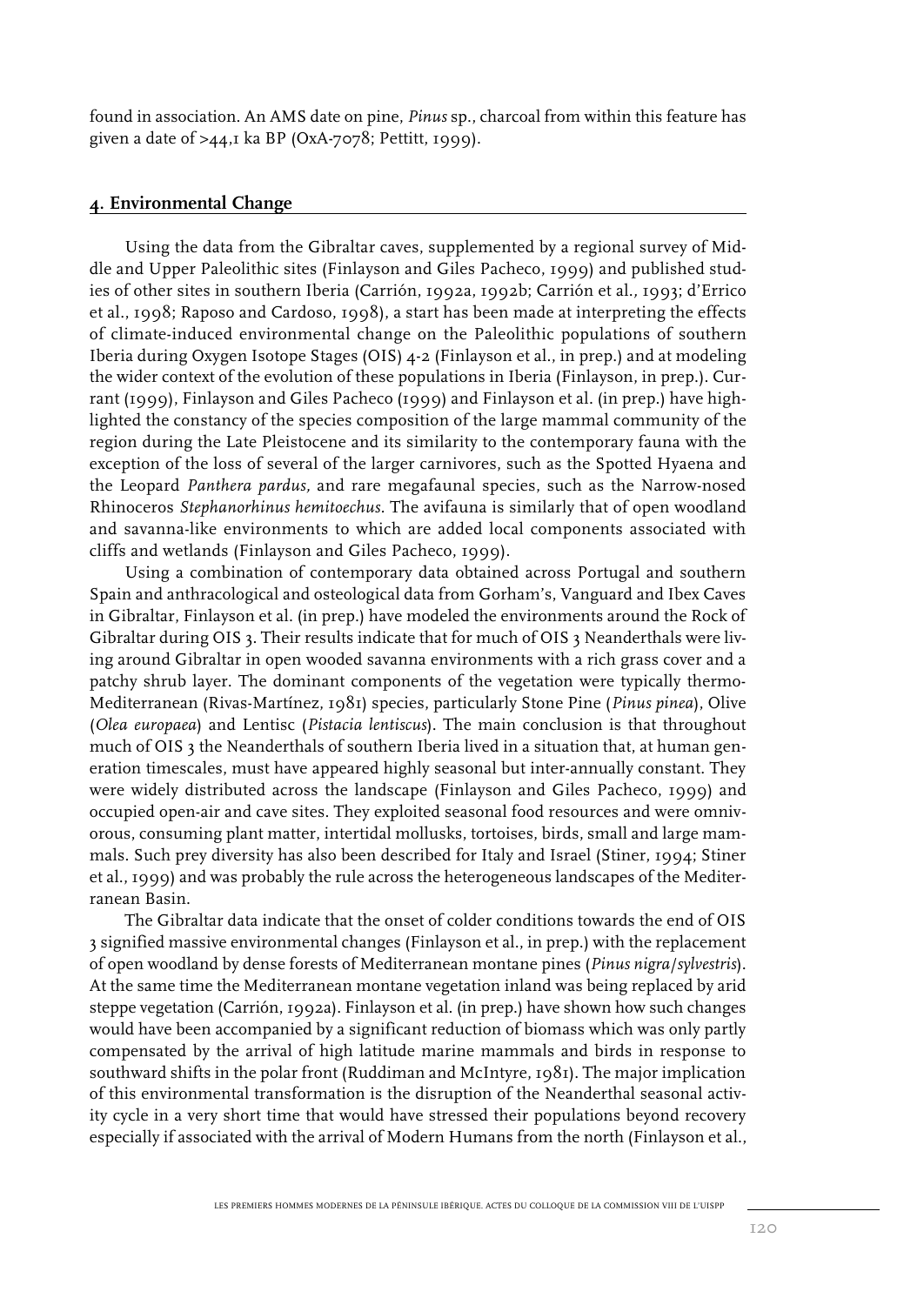in prep.). Finlayson (in prep.) has shown, however, that the demise of the Neanderthals could be explained without recourse to competition from Modern Humans.

# **Acknowledgements**

We thank the following funding bodies for support: National Geographic Society, British Academy, Government of Gibraltar, Society of Antiquaries, NERC, Oxford Brookes University. Thanks are due to Robert Hedges and the staff of the Oxford Radiocarbon Accelerator Unit for their work in producing AMS radiocarbon dates. Figure 2 is based on a survey by José Aguilera, Julio Aguilera, Gloria Bonet, M.Carmen Lora, Antonio Santiago, J. J. Mateos and J. M. Galafate.

#### REFERENCES

- ANTUNES, M.T.; CABRAL, J.M.P.; CARDOSO, J.L.; PAIS, J.; SOARES, A.M. (1989) Paleolítico médio e superior em Portugal: datas 14C, estado actual dos conhecimentos, síntese e discussão. *Ciências da Terra*. 10, p. 127-138.
- BARROSO RUIZ, C.; HUBLIN, J.J. (1994) The Late Neanderthal site of Zafarraya*.* In RODRÍGUEZ VIDAL, J.; DÌAZ DEL OLMO, F.; FINLAYSON, C.; GILES PACHECO, F., eds. - *Gibraltar during the Quaternary*. (Monografías AEQUA), p. 61-70.
- BARTON, R.N.E. (1999) *Middle and Upper Palaeolithic occupation evidence from Gorham's and Vanguard Caves 1995-7.*  In STRINGER, C.B.; BARTON, R.N.E.; FINLAYSON, J.C., eds. - *Neanderthals on the edge: 150th anniversary conference of the Forbes' Quarry discovery, Gibraltar.* Oxford: Oxbow.
- BARTON, R.N.E.; CURRANT, A.P.; FERNÁNDEZ-JALVO, Y.; FINLAYSON, J.C.; GOLDBERG, P.; MACPHAIL, R.; PETTITT, P.B.; STRINGER, C.B. (1999) - Gibraltar Neanderthals and results of recent excavations in Gorham's, Vanguard and Ibex Caves. *Antiquity* (in press).
- BOËDA, E. (1988) Le concept Levallois et evaluation de son champ d'application. In OTTE, M., ed. *L'Homme de Neandertal. Vol. 4: la Technique.* Liège: Études et Recherches Archéologiques de l'Université de Liège. p. 13-26.
- BOËDA, E. (1993) Le debitage discóide et le debitage Levallois recurrent centripete. *Bull. Soc. Prehist. Francaise*. 90:6, p. 392-404.
- BORDES, F. (1950) Principes d'une méthode d'étude des techniques et de la typologie paléolithique ancien et moyen. *L'Anthropologie*. 54, p. 19-34.
- BORDES, F. (1961) *Typologie du Paleolithique Ancien et Moyen*. Bordeaux: Delmas.
- BUSK, G. (1865) On a very ancient human cranium from Gibraltar. *Report of the 34th meeting of the British Association for the Advancement of Science (Bath 1864)*, p. 91-92.
- CARRIÓN, J.S. (1992a) Late Quaternary pollen sequence from Carihuela Cave, southeastern Spain. *Palaeobotany and Palynology.* 71, p. 37-77.
- CARRIÓN, J.S. (1992b) A palaeocological study in the western Mediterranean area. The Upper Pleistocene pollen record from Cova Beneito (Alicante, Spain). *Palaeogeography, Palaeoclimatology, Palaeoecology*. 92, p. 1-14.
- CARRIÓN, J., FUMANAL, M.P.; ITURBE, G. (1993) La secuencia polínica de Cova Beneito en su marcolitoestratigráfico, arqueológico y geomorfológico. *Estudios sobre Cuaternario*. p. 139-148.

THE GIBRALTAR NEANDERTHALS AND THEIR EXTINCTION

<sup>\*</sup> The Gibraltar Museum • 18-20 Bomb House Lane • P.O. Box 939 • Gibraltar.

<sup>\*\*</sup> Department of Anthropology • Oxford Brookes University • Headington • Oxford OX3 0BP • UK.

<sup>\*\*\*</sup> Department of Paleontology • Natural History Museum • Cromwell Road • London SW7 5BD • UK